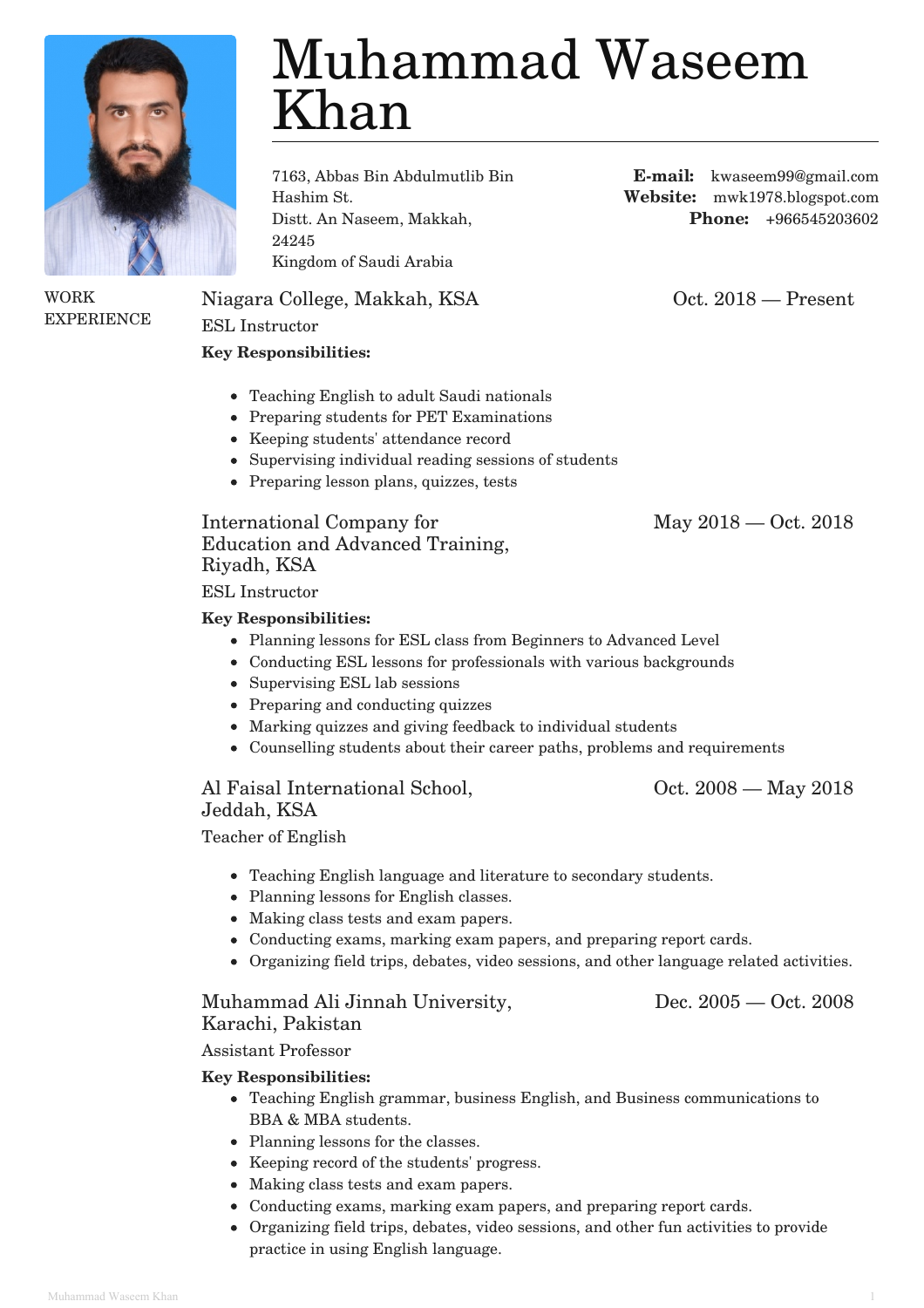## National University of Modern Languages, Karachi, Pakistan

Lecturer in English

#### **Key Responsibilities:**

- Teaching English language to beginners, intermediate and advanced level students.
- Teaching Drama, Novel, Poetry and Prose to MA English Students.
- Planning lessons for the classes.
- Keeping record of the students' progress.
- Making class tests and exam papers.
- Conducting exams, marking exam papers, and preparing report cards.
- Organizing field trips, debates, video sessions, and other language related activities like Spelling Bee etc.

## Aisha Bawany Academy, Karachi, Pakistan

English Teacher

#### **Key Responsibilities:**

- Teaching English language and literature to O-Level students.
- Planning lessons for English classes.
- Keeping record of students' progress.
- Making class tests and exam papers.
- Conducting exams, marking exam papers, and preparing report cards.
- Organizing field trips, debates, video sessions, and other language related activities.

#### Army Public School & College, Shinkiari, Mansehra, Pakistan

March 2002 — Dec. 2002

Teacher of English

#### **Key Responsibilities:**

- Teaching English language and literature to secondary and higher secondary students.
- Planning lessons for English classes.
- Keeping record of students' progress.
- Making class tests and exam papers.
- Conducting exams, marking exam papers, and preparing report cards.
- Organizing field trips, debates, video sessions, and other language related activities.

#### Miscellaeneous 2007 — 2012

Teaching ESP

- Conducted course in Business Communications and Management at Habib Bank Limited, Management Development Institute, Karachi, Pakistan in 2007.
- Conducted English for Exploration Industry at New Horizon Exploration and Production Limited, Karachi, Pakistan in 2006.
- Conducted Advanced and Beginners' courses in Commercial Correspondence at Arabian Gulf Manufactures Ltd (AGM) in 2012.

Jan. 2003 — July 2004